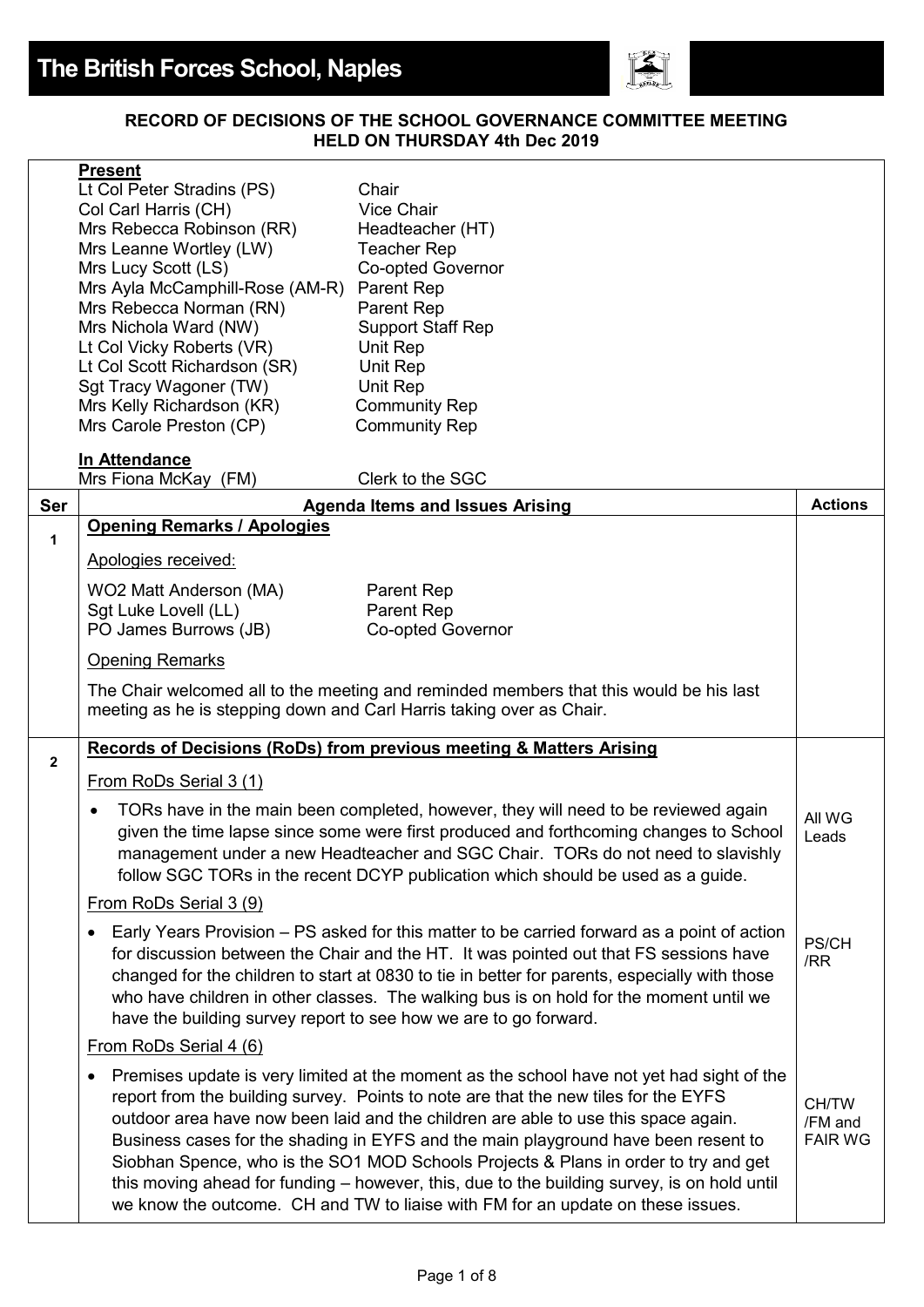## From RoDs Serial 5 (1)

• Newsletters have been found to be very informative and well read. Governors are able to see key dates for events within the school and see updates on class information which provide a good snap shot of activity within the School. Monthly and weekly newsletters were considered to be very valuable. It was discussed that not all will/have read the newsletters, but with the addition of facebook, the school website, information in the school entrance and WhatsApp; information is getting out through this multichannel approach.

### From RoDs Serial 8 (1)

• It was found that trying to forge strong links with MOD Schools was proving difficult, however, this was unsurprising given the recent major restructuring of MOD Schools. PS suggested that the new Chair may wish to generate links with MOD Schools and engage with their hierarchy once things have settled down. Finance was highlighted as an area that has never been managed well by MOD Schools, allocations are often incorrect and always late, and many essential resources that the school has tried to procure through appropriate channels have often failed to materialise. FM explained that against this background, after a DCYP visit in November, the school has been granted some dispensation to source resources locally as the school is in desperate need of essential basic items such as stationary. The school is still required to go through the normal channels for resources, however, for things that they are in desperate need of (furniture, phonics resources, basic stationery) permission has been given to source locally. The process that the school goes through for ordering resources is apparently also being examined as the current process does not work for this location. It is hoped that dispensation will be given to use another company and for the school to process orders themselves without having to go through a 'middle man'. CH/TW and FAIR WG

#### From RoDs Serial 8 (1)

- Tours of the school for SGC members has been found very useful. In the New Year, it is proposed that tours of the school are structured with group visits rather than as individuals in order to reduce the burden on the school. All WG Leads
- VR asked if it would be possible to have a 'back brief' on the SGC induction training that was given as not all could make this training. RR has the powerpoint slides and will share these, together with the DCYP Directive, and a leaflet on DCYP and MOD Schools organisation. The school will look at developing a training package based around these materials for future use. RR RR/LW

The ROD's from 4<sup>th</sup> July 2019 were proposed as a true and accurate record of the meeting by VR and second by LS.

## **SGC Pre-Meeting**

The RODs from the SGC pre-meet held on the 11 Nov were discussed. PS reminded members the Headteacher had expressed a concern about not being invited to the premeeting and felt this ran contrary to her drive towards openness and transparency. The RODs included reasons why members felt that the meeting was a useful mechanism:

- It encouraged SGC members to prepare early and well ahead of the main meeting.
- Matters could be discussed that might not be relevant to the main meeting.
- The pre-meet provided an effective filter to avoid wasting time at the main meeting.
- Inviting the Headteacher to the pre-meet would be akin to holding the main meeting twice.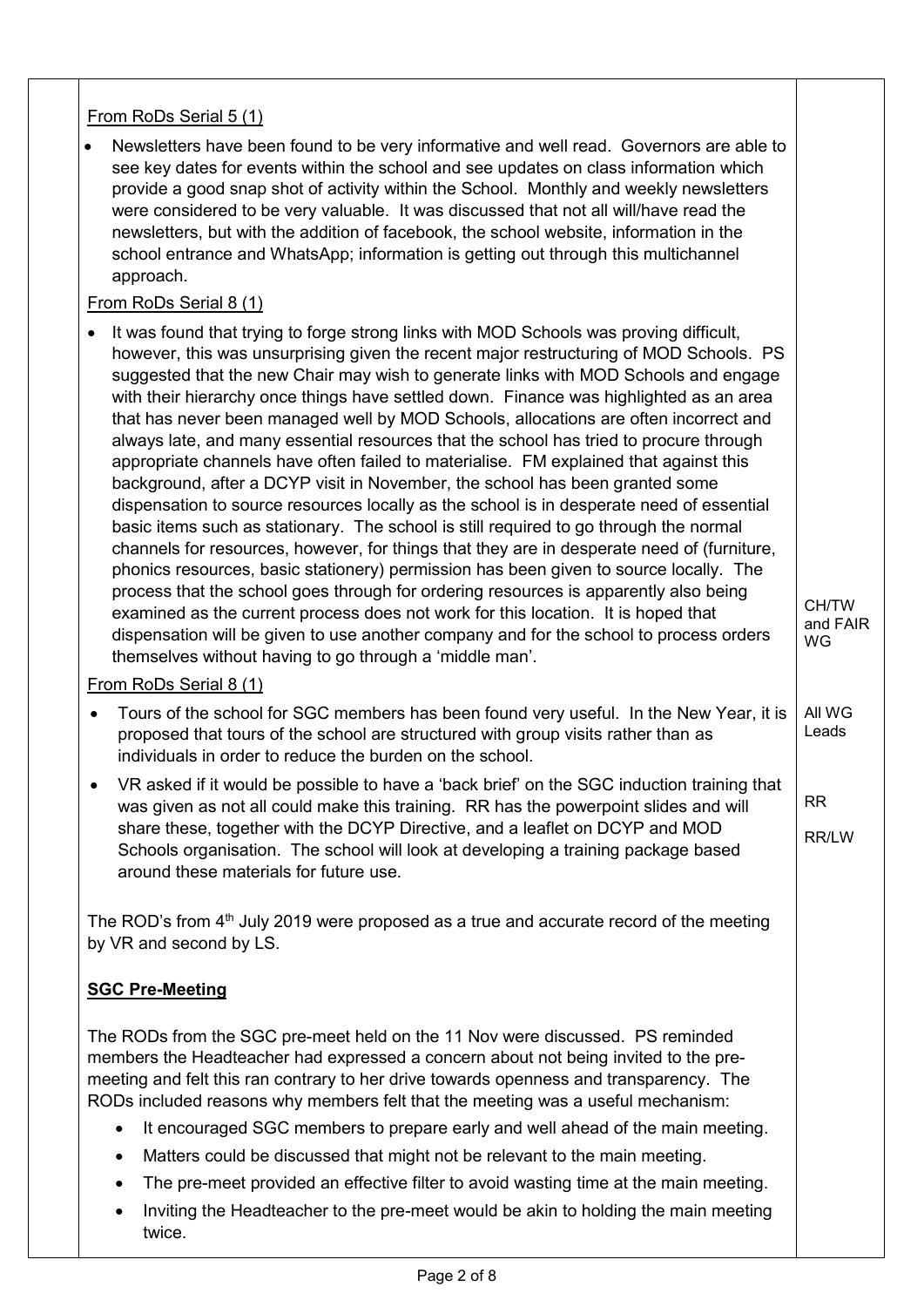- Without the pre-meeting some things might be left unsaid.
- It was good to get together and have a chance to chat things through rather than go straight into the main meeting

At the pre-meet, SGC members agreed they wished to continue holding this pre-meeting in its current guise. RR countered this view, pointing out that by her not being able to attend this may present a barrier to school staff who were also SGC members attending. This view was supported strongly by NW.

CH advised that the pre-meeting was not a closed discussion and that the RODs from the meeting were discussed with the Headteacher before the main meeting in order to be open and transparent. It gave members of the committee a forum to ask questions and have discussions on issues that they feel may not need to be discussed, or would not want to discuss, in the main SGC meeting. He added that the committee did feel that pre-meets were a useful and informal way of bringing governors together and in no way was intended to give the feeling of a 'barrier'.

AM-R commented that she thought that the pre-meeting was too formal and this was reflected in the RODs that had been produced. PS explained that to his mind the premeeting needed to reflect issues coming up for discussion at the main meeting and he needed to follow a similar structure in order for the pre-meeting to provide useful outcomes. RN also felt that the pre-meeting had been too formal. TW had not attended the premeeting, but considered the RODs to be too formal.

PS commented that it would have been useful if concerns had been raised prior to the main meeting. He reiterated that the main focus of pre-meetings was to make sure the SGC was as productive as it can be. It also acts as a prompt for committee members to ensure action points from the previous meeting have been carried out. PS suggested that future premeetings, if they continued after his tenure, might strike a better balance if WG Leads took turns to host the meeting and record outcomes for discussion with the Headteacher and Chair. Ultimately, the decision on how future pre-meetings are conducted, and whether they continue, will be something for the new Chair to agree with the committee.

**Afternote:** The views of Committee members were explored further following the meeting on 4 Dec. The majority of SGC members have indicated their support for the Head Teacher to attend any future pre-meetings.

CH / All

CH/LS/ KR/TW/ SR

# From RoDs Serial 4 (b)

• Governor of the month – this has been introduced as a way of improving and enhancing the visibility of the SGC working in support of the school. The first Governor of the month, which was for Nov, was PS. LS had volunteered for Dec, KR for Jan, TW for Feb and SR for Mar. CH will send out a list for volunteers to put their names down for further months. After being Governor of the month, a short piece can be written for the school's newsletter to share with parents how governors have engaged with the school and what they have learnt from the experience. When visiting the school, governors can look at the School's calendar to see what events are happening, identify where they can link in and make arrangements to visit.

# From RoDs Serial 4 (d)

• School Improvement Plan (SIP) – Due to Katherine Andrews being away on maternity leave, RR and Sophie Corbett (Phase Lead), will take the lead on English – this will be amended on the SIP. There was a slight concern that the HT was taking on too much with developing the new SIP, however, RR explained that this had to be looked at as a priority as the SIP gives the school structure and lets staff know what they need to do to achieve the School's aims for improvement. All areas have been RR RR

Page 3 of 8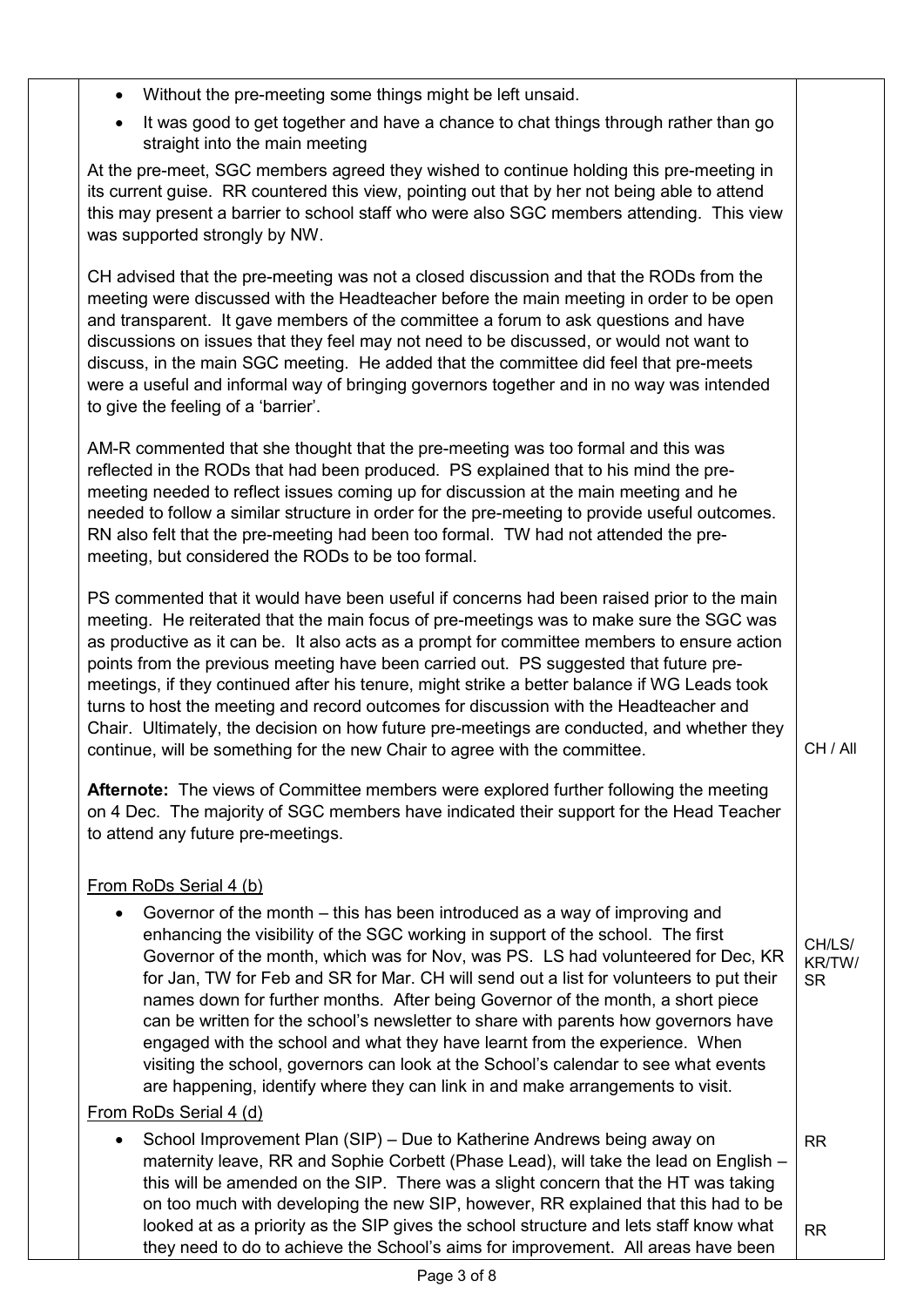|                         | looked at and shared with the committee and will be shared with the staff in Jan.<br>This will enable evaluation of where the school is against every action point, and then<br>map out what needs to be done for next year. PS stated that the way in which RR<br>has done this in such a collaborative manner was commendable.                                                                                                                                                                                                                                                                                                                                                                                                                                                                                                                                                                                                   |                |  |
|-------------------------|------------------------------------------------------------------------------------------------------------------------------------------------------------------------------------------------------------------------------------------------------------------------------------------------------------------------------------------------------------------------------------------------------------------------------------------------------------------------------------------------------------------------------------------------------------------------------------------------------------------------------------------------------------------------------------------------------------------------------------------------------------------------------------------------------------------------------------------------------------------------------------------------------------------------------------|----------------|--|
|                         | From RoDs Serial 4 (e)                                                                                                                                                                                                                                                                                                                                                                                                                                                                                                                                                                                                                                                                                                                                                                                                                                                                                                             |                |  |
|                         | Policy Tracker - HT and AHT have gone through the policy list together and looked<br>to identify what needs to be updated and will be prioritised to link in to the SIP's<br>priorities. Statutory policies are a priority to ensure that they are up to date and other<br>policies that are linked to the curriculum but not statutory will come along as the<br>school meets the next steps of the SIP. A list of the policies with dates of review will<br>be provided to the SGC. A point to note is that MOD Schools does not have one<br>single repository for a list of policies.                                                                                                                                                                                                                                                                                                                                           | RR/LW          |  |
|                         | From RoDs Serial 4 (f)                                                                                                                                                                                                                                                                                                                                                                                                                                                                                                                                                                                                                                                                                                                                                                                                                                                                                                             |                |  |
|                         | The suggestions box is considered to be working well. Next steps are for MA to<br>$\bullet$<br>liaise with RR to look into developing an electronic version for submitting suggestions<br>as well as the manual form in the school foyer. RR requested that the online form is<br>given the same status as the paper forms currently available.                                                                                                                                                                                                                                                                                                                                                                                                                                                                                                                                                                                    | RR/MA          |  |
|                         | From RoDs Serial 4 (g)                                                                                                                                                                                                                                                                                                                                                                                                                                                                                                                                                                                                                                                                                                                                                                                                                                                                                                             |                |  |
|                         | Budget & Finance – bids are already in for the procurement of more resources for<br>school. The priority is ensuring that we have the essential resources for the children<br>such as new tables and chairs. The whole process does take time but the school is<br>aiming to secure firm decisions from MOD Schools and, hopefully, to obtain<br>resources from a different supplier as a matter of routine.                                                                                                                                                                                                                                                                                                                                                                                                                                                                                                                       | <b>RR/FM</b>   |  |
|                         | From RoDs Serial 5                                                                                                                                                                                                                                                                                                                                                                                                                                                                                                                                                                                                                                                                                                                                                                                                                                                                                                                 |                |  |
|                         | WGs were reminded to submit their WG Reports to the SBM in good time so that<br>they can be sent out with the SGC pack - the earlier the better. This will also act as a<br>prompt for members to finalise action points before the main meeting.                                                                                                                                                                                                                                                                                                                                                                                                                                                                                                                                                                                                                                                                                  | <b>ALL WGs</b> |  |
|                         | From RoDs Serial 9                                                                                                                                                                                                                                                                                                                                                                                                                                                                                                                                                                                                                                                                                                                                                                                                                                                                                                                 |                |  |
|                         | • Italian Lessons – there was a discussion about Italian lessons that are running in<br>school and also at the ICF. RR pointed out that the ICF is completely independent of<br>the School. The School provides lessons for the whole school; this is not a<br>requirement as only KS2 are required to have Italian lessons as part of the<br>curriculum, but the school are lucky to have an Italian LSA (Keila) who can teach the<br>whole school during the week. RR has spoken to the CPO, Mel Giannolo, in order to<br>try and increase Keila's hours by 10 hours a week in order to teach the children not<br>only the Italian language but also to increase cultural learning.                                                                                                                                                                                                                                              |                |  |
| $\overline{\mathbf{3}}$ | <b>Headteacher's Report</b>                                                                                                                                                                                                                                                                                                                                                                                                                                                                                                                                                                                                                                                                                                                                                                                                                                                                                                        |                |  |
|                         | The committee were unanimous in their view that the newly structured Headteacher's report<br>was far easier to understand and digest. They felt that it was better to receive such<br>comprehensive information beforehand with the SGC pack, instead of receiving it verbally on<br>the day of the meeting. Progress information is not yet part of the HT report as the school<br>are reviewing the format of progress meetings and assessment. Details of training will also<br>be included in the future. A question was asked regarding 'Speechlink' and whether this<br>was a tool that could be used at home by parents. This was described as a universal<br>screening tool that can be used in schools to help identify gaps and make recommendations<br>for either a SALT referral or suggested provisions that could be put in school.<br>Percentages for SEN children was discussed as it seemed that BFS has a higher |                |  |
|                         | percentage of 2% than that of UK schools. This could be viewed as a positive since it<br>demonstrated that the school can look after families and provide support where needed.<br>There is a screening process so that learning needs can be identified to check if the school                                                                                                                                                                                                                                                                                                                                                                                                                                                                                                                                                                                                                                                    |                |  |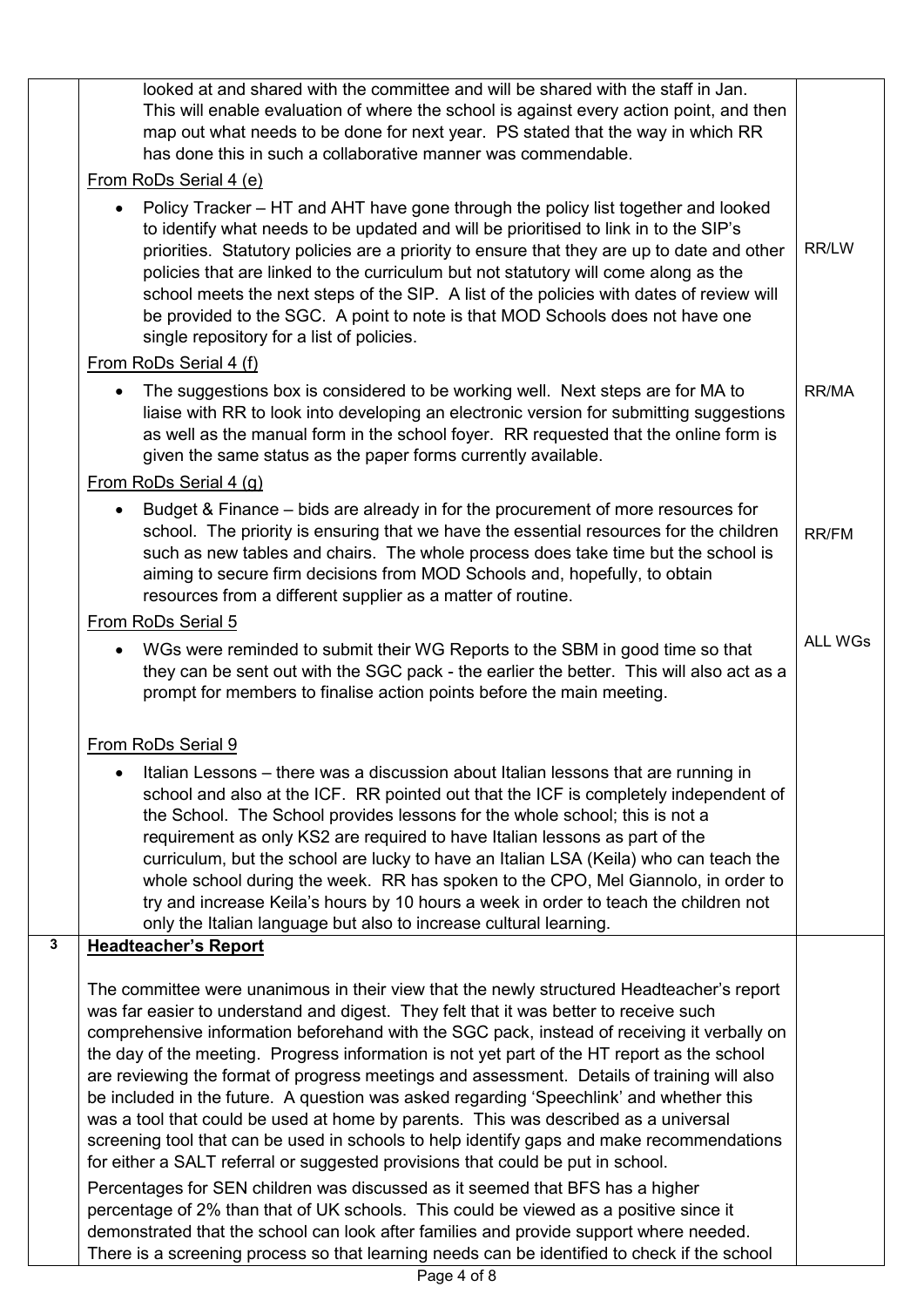|   | can provide for a child with SEN, though it was recognised that sometimes not all information<br>may be given at the time of screening, thus leaving the School to have extra provision put in<br>place. With the school being a small school, it was felt that needs can be identified quickly<br>and support given.                                                                                                                                                                                                                                                                                                                                                                                                                                                                                                                                                                                                                                                                                                                                                                                                                                                   |              |
|---|-------------------------------------------------------------------------------------------------------------------------------------------------------------------------------------------------------------------------------------------------------------------------------------------------------------------------------------------------------------------------------------------------------------------------------------------------------------------------------------------------------------------------------------------------------------------------------------------------------------------------------------------------------------------------------------------------------------------------------------------------------------------------------------------------------------------------------------------------------------------------------------------------------------------------------------------------------------------------------------------------------------------------------------------------------------------------------------------------------------------------------------------------------------------------|--------------|
|   | The HT was thanked for her report and the new format was favoured by all - this reflects the<br>many positive changes that have been seen within the school.                                                                                                                                                                                                                                                                                                                                                                                                                                                                                                                                                                                                                                                                                                                                                                                                                                                                                                                                                                                                            |              |
| 4 | <b>School Improvement Plan (SIP)</b>                                                                                                                                                                                                                                                                                                                                                                                                                                                                                                                                                                                                                                                                                                                                                                                                                                                                                                                                                                                                                                                                                                                                    |              |
|   | RR explained that the SIP has taken a while to complete as a lot of work had to go into it<br>with the staff in order to create the right targets as a collaborative effort. Details of the<br>School evaluation was also included in the SIP; this was produced from work that was<br>undertaken with teachers on inset days. The evaluation provides a view of all aspects of the<br>School and it will be revisited every term in order to capture progress that is made. This<br>forms the background from where all targets are developed for the SIP.                                                                                                                                                                                                                                                                                                                                                                                                                                                                                                                                                                                                             |              |
|   | The format of the SIP on the front page highlights Ofsted key actions for improvement which<br>have been lifted straight from the last Ofsted report. The key priorities are listed on the 2 <sup>nd</sup> &<br>3dr page of the SIP which shows the areas that the school will focus on over the next 2<br>years and these are linked to the 2 Ofsted areas mentioned on the front page. For this year,<br>BFS will focus on 3 priorities; Curriculum, Challenge and Consistency. These have been<br>from the outcome of work with the SLT and staff who have highlighted the action points.<br>The outcomes will be colour coded to a RAG system (Red, Amber Green). The SIP will be<br>shared with the staff in Jan and each of the outcomes will be looked at and colour coded<br>using the RAG system to see where the school sits, and to plot out monthly progress. RR<br>emphasised that this is a working document and things could move in terms of completion<br>dates. At each meeting, progress will be shared and updates provided to the SGC. All<br>comments are welcomed and all SGC members are welcome to any of the progress<br>meetings with staff. | <b>RR/LW</b> |
|   | The School house system, mentioned in Outcome 1.4, was discussed as the current system<br>will be restructured. Houses will be renamed and children possibly moved from the set<br>group that they are currently in to ensure there is an even distribution. All staff and<br>governors when in school will be able to reward good behaviour by awarding house points<br>that can be exchanged for coloured marbles relating to the child's particular house. These<br>marbles will be put into jars, and when full, that house will receive a special reward -<br>something that is fun but not too costly. It was suggested that governors could be assigned<br>to houses which seemed to be favoured by most of the committee – the School is looking to<br>do this in Jan.                                                                                                                                                                                                                                                                                                                                                                                          | <b>RR/CH</b> |
|   | PS stated that it was good to see that on the front of the SIP it was very open and up front<br>on areas for improvement identified from the Ofsted report. He also suggested that the<br>second Ofsted action point for improvement should be included under priority 5. RR agreed<br>with this proposal and would make this amendment.                                                                                                                                                                                                                                                                                                                                                                                                                                                                                                                                                                                                                                                                                                                                                                                                                                | <b>RR</b>    |
| 5 | <b>Safeguarding/Health &amp; Safety</b>                                                                                                                                                                                                                                                                                                                                                                                                                                                                                                                                                                                                                                                                                                                                                                                                                                                                                                                                                                                                                                                                                                                                 |              |
|   | A health & safety walk of the school has been scheduled some time ago, but FM stated<br>٠<br>that this had never actually happened. PS suggested that the school might approach Mr<br>Hilton who is a Royal Engineers Clerk of Works and thereby qualified in respect of health<br>& safety qualified. FM to arrange. FM to also send CH a copy of the H&S report and<br>also a copy of the action plan.                                                                                                                                                                                                                                                                                                                                                                                                                                                                                                                                                                                                                                                                                                                                                                | FM/CH        |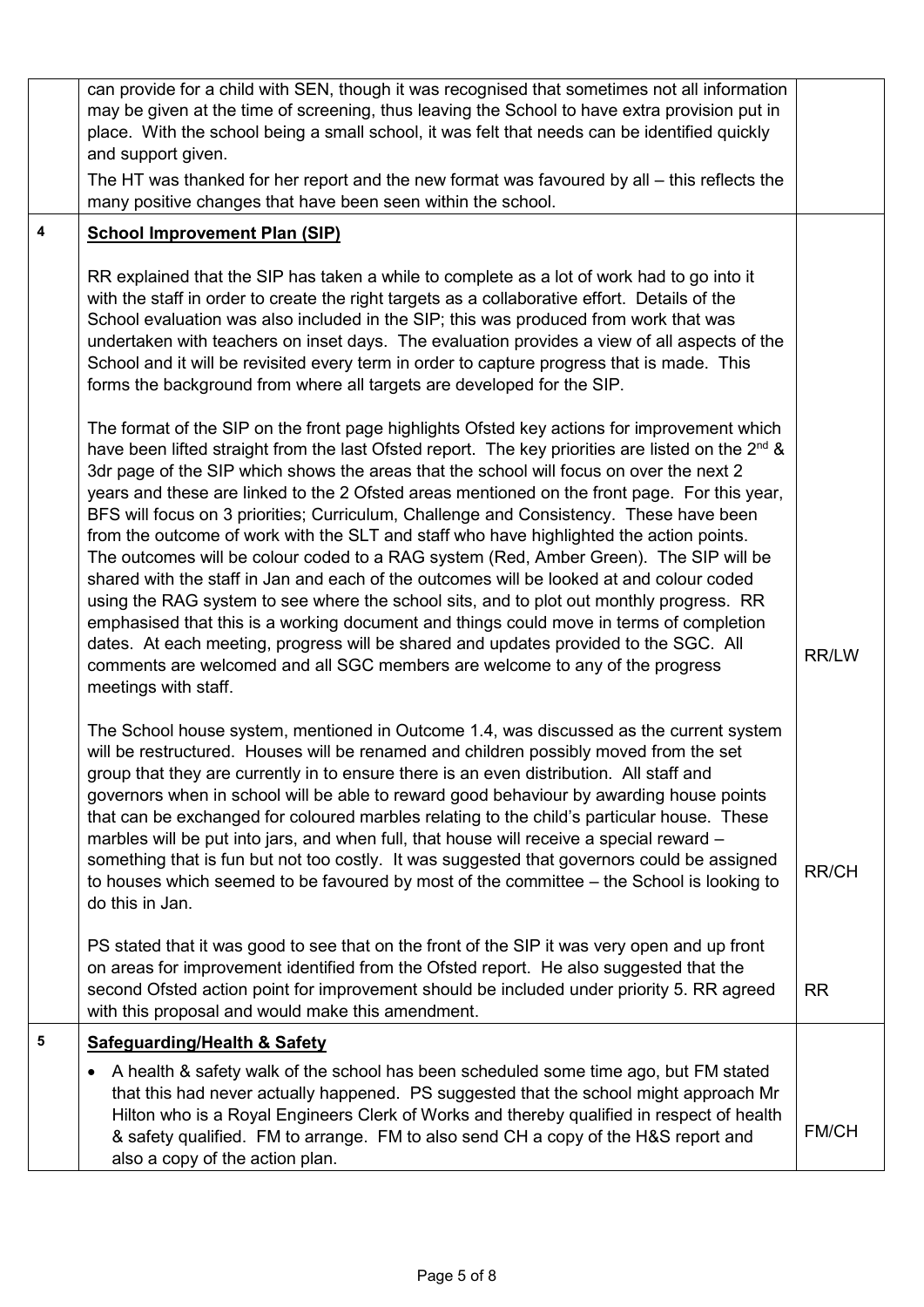| 6 | <b>Working Group Reports</b>                                                                                                                                                                                                                                                                                                                                                                                                                                                                                                                                                                                                                             |                     |
|---|----------------------------------------------------------------------------------------------------------------------------------------------------------------------------------------------------------------------------------------------------------------------------------------------------------------------------------------------------------------------------------------------------------------------------------------------------------------------------------------------------------------------------------------------------------------------------------------------------------------------------------------------------------|---------------------|
|   | <b>Safeguarding</b>                                                                                                                                                                                                                                                                                                                                                                                                                                                                                                                                                                                                                                      |                     |
|   | Safeguarding WG – meeting on $27th$ Nov. There was a review of training as it is<br>$\bullet$<br>important that all need to be SG trained. The school sent out a link to all governors on<br>SG training to have a look at.                                                                                                                                                                                                                                                                                                                                                                                                                              | All                 |
|   | DBS clearance – all need to ensure that they have a DBS certificate. These are recorded<br>٠<br>on the school's Single Central Record, which the SG WG should be able to see. FM will<br>ensure that this happens. The record will also show details of SG training and identify<br>any gaps.                                                                                                                                                                                                                                                                                                                                                            | FM                  |
|   | TORs have been reviewed and SG issues considered in respect of events in school, for<br>٠<br>example, FoBFS and school visitors who are not cleared. SG WG TORs will be refined<br>to be supportive of allied groups and reflected in SG procedures.                                                                                                                                                                                                                                                                                                                                                                                                     | AM-R                |
|   | VR opened a discussion about PHSE (Physical, Social, Health, Economic) being<br>$\bullet$<br>included in the SG WG TORs (done).                                                                                                                                                                                                                                                                                                                                                                                                                                                                                                                          |                     |
|   | Due to the absence of wider welfare support, the school is often (unintentionally) the first<br>٠<br>point of contact for welfare issues. The BFS Head has been invited to (elements of) the<br>Welfare committee in order to provide this conduit to the wider welfare posts within the<br>community.                                                                                                                                                                                                                                                                                                                                                   |                     |
|   | RR has also expressed a desire for the school to be more of a part of the community and<br>٠<br>asked the SGC to consider how this could be done.                                                                                                                                                                                                                                                                                                                                                                                                                                                                                                        | RR/LW<br>All        |
|   | My Concern is a new Safeguarding computer programme that the school has purchased.<br>٠<br>This programme will gather lots of pieces of data to then form a 'bigger picture'. There<br>will be training in the new year for this and it will be tailored to the School's needs. Staff<br>will be trained including the bus monitors. There will also be a training session for<br>governors.                                                                                                                                                                                                                                                             |                     |
|   | Road safety was discussed as the road leading to the school is considered to be a<br>$\bullet$<br>significant hazard. Drivers are coming too fast down this road and in some cases have<br>apparently 'clipped' people as they drive past. Many children use this road with their<br>parents to walk to school. The road is a private road and it is unclear as to what can be<br>done to mitigate the risk. SR suggested that children and parents could wear high-viz<br>vests. Seeking replacement speed bumps and warning signs were also proposed. This<br>is a matter for discussion initially with the DIO to see what actions might be possible. | PS/CH<br>/RR        |
|   | <b>Communications WG</b>                                                                                                                                                                                                                                                                                                                                                                                                                                                                                                                                                                                                                                 |                     |
|   | MA had produced a report ahead of the meeting but it now required further<br>discussion and agreement. MA, CH and RR will meet to go through the latest report<br>and discuss the necessary action points.                                                                                                                                                                                                                                                                                                                                                                                                                                               | MA/CH/<br><b>RR</b> |
|   | <b>Maths WG</b>                                                                                                                                                                                                                                                                                                                                                                                                                                                                                                                                                                                                                                          |                     |
|   | TORs have not been updated recently as there has been no significant change.                                                                                                                                                                                                                                                                                                                                                                                                                                                                                                                                                                             |                     |
|   | More resources will be available in classrooms instead of the resource room so that<br>they are more accessible for independent learning.                                                                                                                                                                                                                                                                                                                                                                                                                                                                                                                |                     |
|   | White Rose Maths – progression has been seen throughout the school since the<br>٠<br>school has bought into this excellent programme - this is a great resource. There is<br>an opportunity for a trainer to come to school to complete training with staff on this,<br>and a business case has been submitted. There may also be an opportunity for a<br>parent workshop once the training has been done.                                                                                                                                                                                                                                               | LS/FM               |
|   | Rockstars continues to work really well and improvements have been seen,<br>$\bullet$<br>particularly in year 5/6 times tables.                                                                                                                                                                                                                                                                                                                                                                                                                                                                                                                          |                     |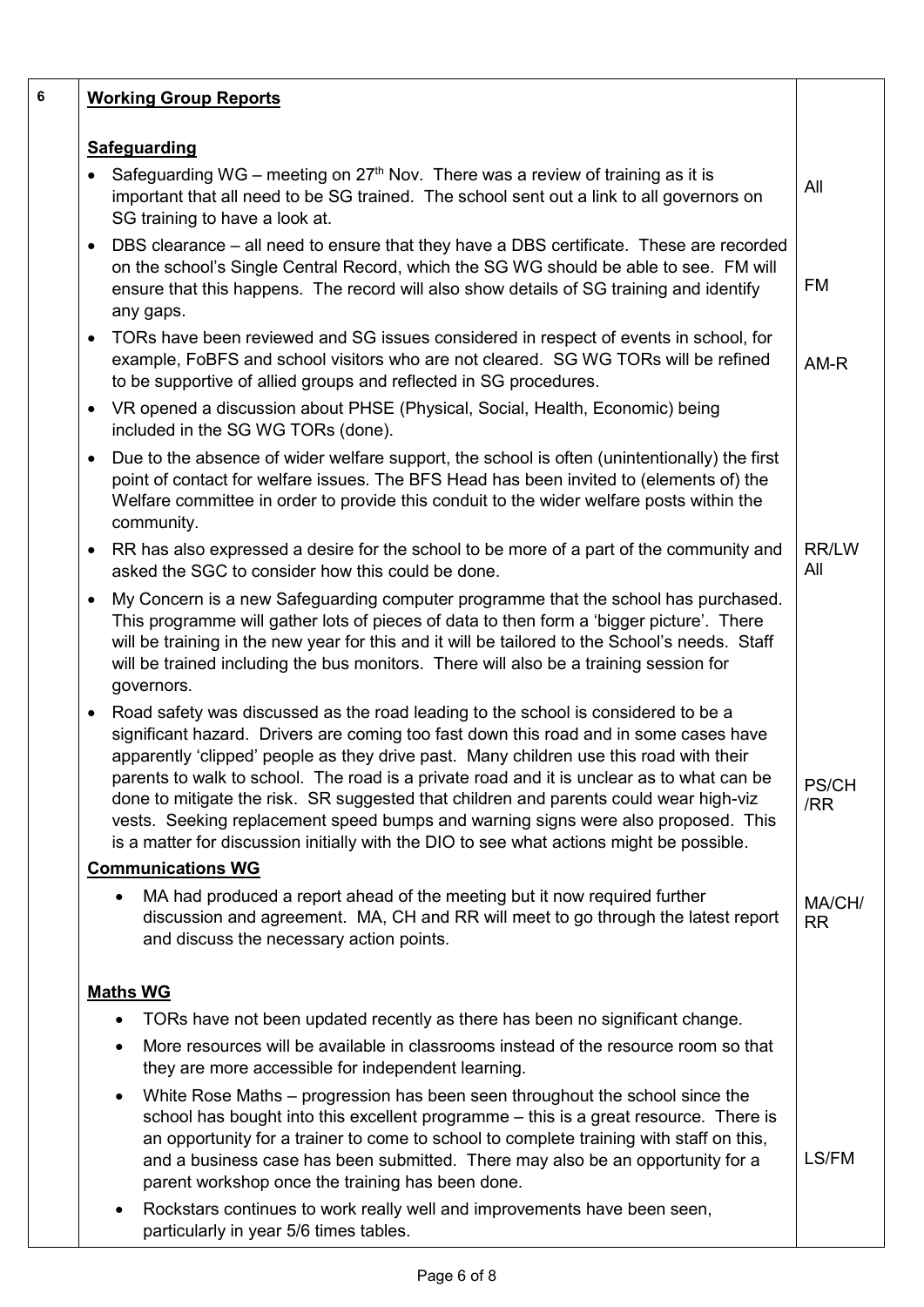|                | Maths and calculation policies need to be reviewed and will be done after there has<br>$\bullet$<br>been White Rose training.                                                                                                                                                                                                                                                                                                                                                                                                                                                                    | <b>RR/LW</b> |
|----------------|--------------------------------------------------------------------------------------------------------------------------------------------------------------------------------------------------------------------------------------------------------------------------------------------------------------------------------------------------------------------------------------------------------------------------------------------------------------------------------------------------------------------------------------------------------------------------------------------------|--------------|
|                | <b>English WG</b>                                                                                                                                                                                                                                                                                                                                                                                                                                                                                                                                                                                |              |
|                | WG meeting has not yet taken place this term, therefore no report to discuss.                                                                                                                                                                                                                                                                                                                                                                                                                                                                                                                    |              |
|                | <b>FAIR WG</b>                                                                                                                                                                                                                                                                                                                                                                                                                                                                                                                                                                                   |              |
|                | Due to the building survey and the report from this not being available, there has not<br>been a FAIR WG meeting.                                                                                                                                                                                                                                                                                                                                                                                                                                                                                |              |
|                | A point to note was that due to the delay in the report being available, it may be worth<br>$\bullet$<br>advising parents in the schools newsletter that information is not available at this<br>time, but stating that the school will advise parents as soon as they know anything.                                                                                                                                                                                                                                                                                                            | <b>RR/FM</b> |
| $\overline{7}$ | <b>Finance Update</b>                                                                                                                                                                                                                                                                                                                                                                                                                                                                                                                                                                            |              |
|                | Finance was discussed earlier with regard to funds for resources.                                                                                                                                                                                                                                                                                                                                                                                                                                                                                                                                |              |
| 8              | <b>FoBS Update</b>                                                                                                                                                                                                                                                                                                                                                                                                                                                                                                                                                                               |              |
|                | The FoBS committee comprises; Milly Notley as Chair, Sarah Lockhart as OIC, Mel<br>$\bullet$<br>Harris as Secretary, Lucy Raymont as Treasurer and Mairi De Landro as President.                                                                                                                                                                                                                                                                                                                                                                                                                 |              |
|                | There have been many activities that FoBFS have been running recently; the half<br>$\bullet$<br>termly cake sales, pizza Wednesday, Halloween Disco and decorating. There are<br>exciting future events coming up: a chocolate raffle to raise money for a chocolate<br>fondant making session on the 16 <sup>th</sup> Dec, filming the Christmas nativity and providing<br>refreshments afterwards and providing refreshments for after the KS2 carol concert.                                                                                                                                  |              |
| 9              | <b>Review of School Policies</b>                                                                                                                                                                                                                                                                                                                                                                                                                                                                                                                                                                 |              |
|                | Performance Management Policy – it was highlighted that there seemed to be a bit of<br>duplicating on the Target Setting and the Review. RR explained that it needed to be<br>separate due to the presentation of the information and going through the objectives, but<br>that this policy will evolve and be more structured following staff discussions and will be<br>amended as necessary.                                                                                                                                                                                                  |              |
|                | It seemed that on Appendix 4, there was a heavy emphasis on the reviewer to do a lot for<br>the meetings – if this was a 2 way process, could the reviewee share more of the load. It<br>was explained that this is new to staff and they are not used to this process. To that end,<br>during meetings they will be able to decide what evidence is held on their performance<br>management file, but they will need help from the reviewer for their evidence. It is really<br>a prompt for the reviewer to remind the reviewee what they need to bring to the meetings<br>for their evidence. |              |
|                | <u>Monitoring and Evaluation Policy</u> – this policy details what the school does and how it is<br>done. There will be an overview of monitoring activities which will be available in Jan and<br>shared with staff and SGC members. This overview is linked to the policy and the SIP<br>targets and will also highlight who is doing what, and on what dates and times for the<br>SGC to link in with their planned activities.                                                                                                                                                               |              |
| 10             | <b>AOB</b>                                                                                                                                                                                                                                                                                                                                                                                                                                                                                                                                                                                       |              |
|                | A topic discussed at the pre-meet was to look at restructuring the SGC working groups to<br>align with the new SIP. On the SIP there are 3 priorities; and under those are the key<br>targets. Also on the front of the SIP are the key Ofsted actions which are woven into the<br>SIP together with key parts of PSHE and SEND Policies. CH pointed out that 8 areas of<br>focus stand out:                                                                                                                                                                                                     |              |
|                | Maths                                                                                                                                                                                                                                                                                                                                                                                                                                                                                                                                                                                            |              |
|                | English                                                                                                                                                                                                                                                                                                                                                                                                                                                                                                                                                                                          |              |
|                | <b>FAIR</b>                                                                                                                                                                                                                                                                                                                                                                                                                                                                                                                                                                                      |              |
|                |                                                                                                                                                                                                                                                                                                                                                                                                                                                                                                                                                                                                  | CH/MA        |